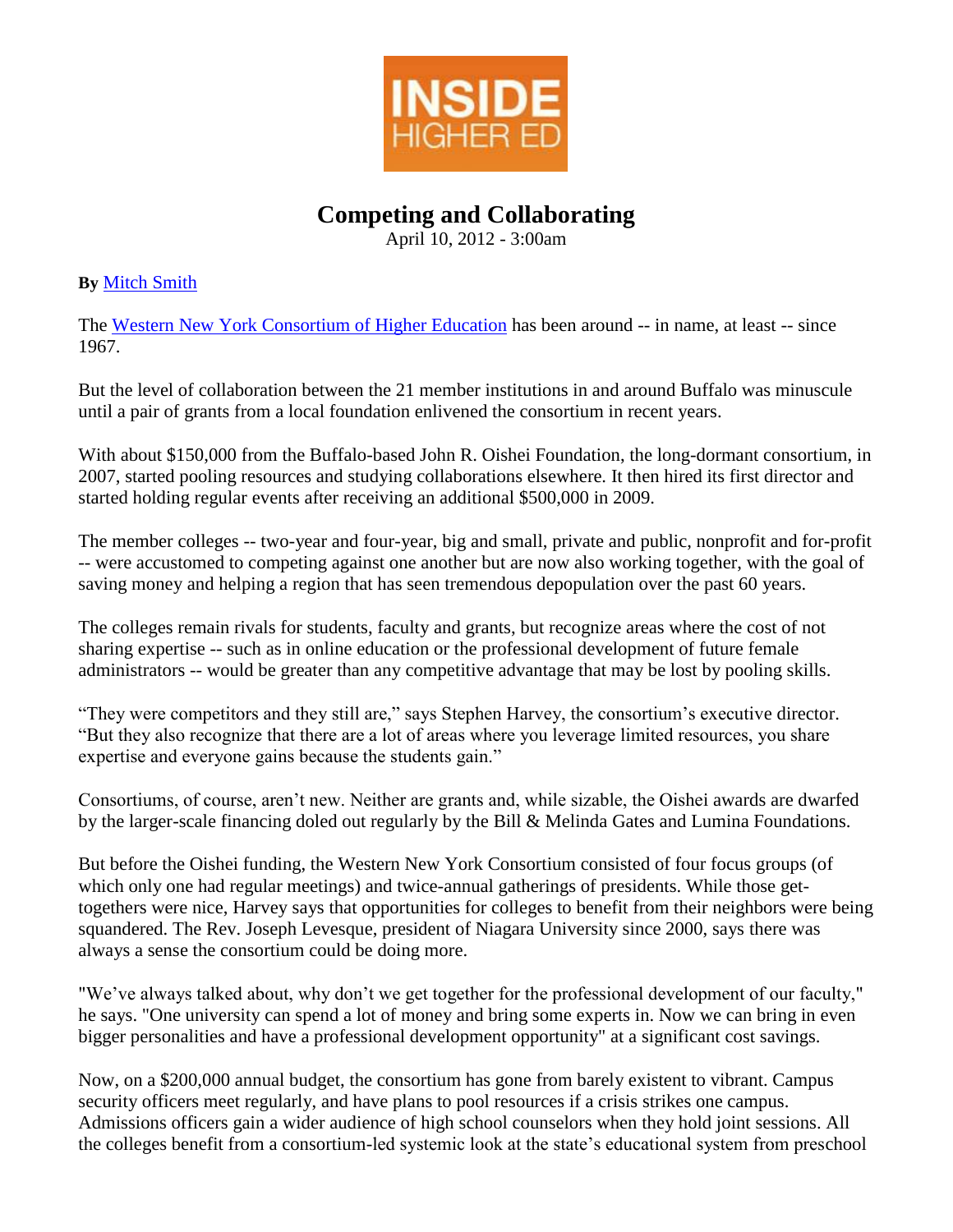through the undergraduate level. A website aims to draw attention to Buffalo as a desirable destination for prospective students and instructors.

President Cynthia Zane of Hilbert College -- a 1,100-student Roman Catholic institution in the suburbs - points to an online education conference the consortium held last year that featured a national expert and representatives from most of the 21 partner colleges. Hilbert, which had little experience in online teaching, was able to learn from the successes and failures of other colleges in the consortium. Now the college is preparing to roll out two degree-completion programs for adults in which half the coursework will be digital.

Zane came to Hilbert from the College of Mount Saint Joseph in Ohio, which was a part of two active consortiums. But despite having so many colleges in such close proximity, there was little meaningful collaboration at her new post. A 2007 grant-supported study showed the colleges brought a combined economic impact of \$3.2 billion, but Zane found faculty members in the same field at different universities had often never met.

"Even though they might be less than 20 miles apart," Zane says, "they may not know about a common research interest."

Capitalizing on those potential partnerships will be key as Buffalo continues to deal with demographic shifts. Census records show the industrial hub along the Erie River lost more than half its population between 1960 and 2010, including another [10.7 decline between 2000 and 2010.](http://www.buffalonews.com/city/census/article375470.ece) Dennis Hefner, president of the State University of New York at Fredonia, says the consortium is a way for the region's education sector to counter those changes.

"By collectively doing some of the advertising we are doing," he says, "we can get the word out to a broader geographic region. That helps us to bring students to this area. And if you bring students to this area, you bring money to this area."

There are signs of a regional economic rebound. Buffalo's waterfront is being renovated, home construction is up, and while the latest recession stung, Harvey says there's a sense that it wasn't as bad in Buffalo as it was elsewhere.

Blythe Merrill, the Oishei Foundation's vice president, sees higher education as a way to expand the region's economy. And while her foundation has long supported individual institutions, she says there is growing excitement about the consortium's recent accomplishments and potential.

"I think we've gotten quite a bit of bang for our buck," Merrill says. "The fact they have developed these task forces and are trying hard to make the connection with others in our community can only benefit the students and the families who live in this community."

Oishei's work has earned praise from the wider higher education field. The foundation received this year's Philanthropy Award from the Council of Independent Colleges for its support of the consortium and for drawing attention to the economic importance of the region's colleges.

Zane says a series of low-cost and common-sense collaborations, such as creating a consortiumwide internship database, have made the partnerships successful. Another key tenet: If a project isn't a good fit for some member colleges, they can bow out without any hard feelings. But as government funding dries up, she says there's a sense that collaborations are the right thing to do for both the individual colleges and the region as a whole.